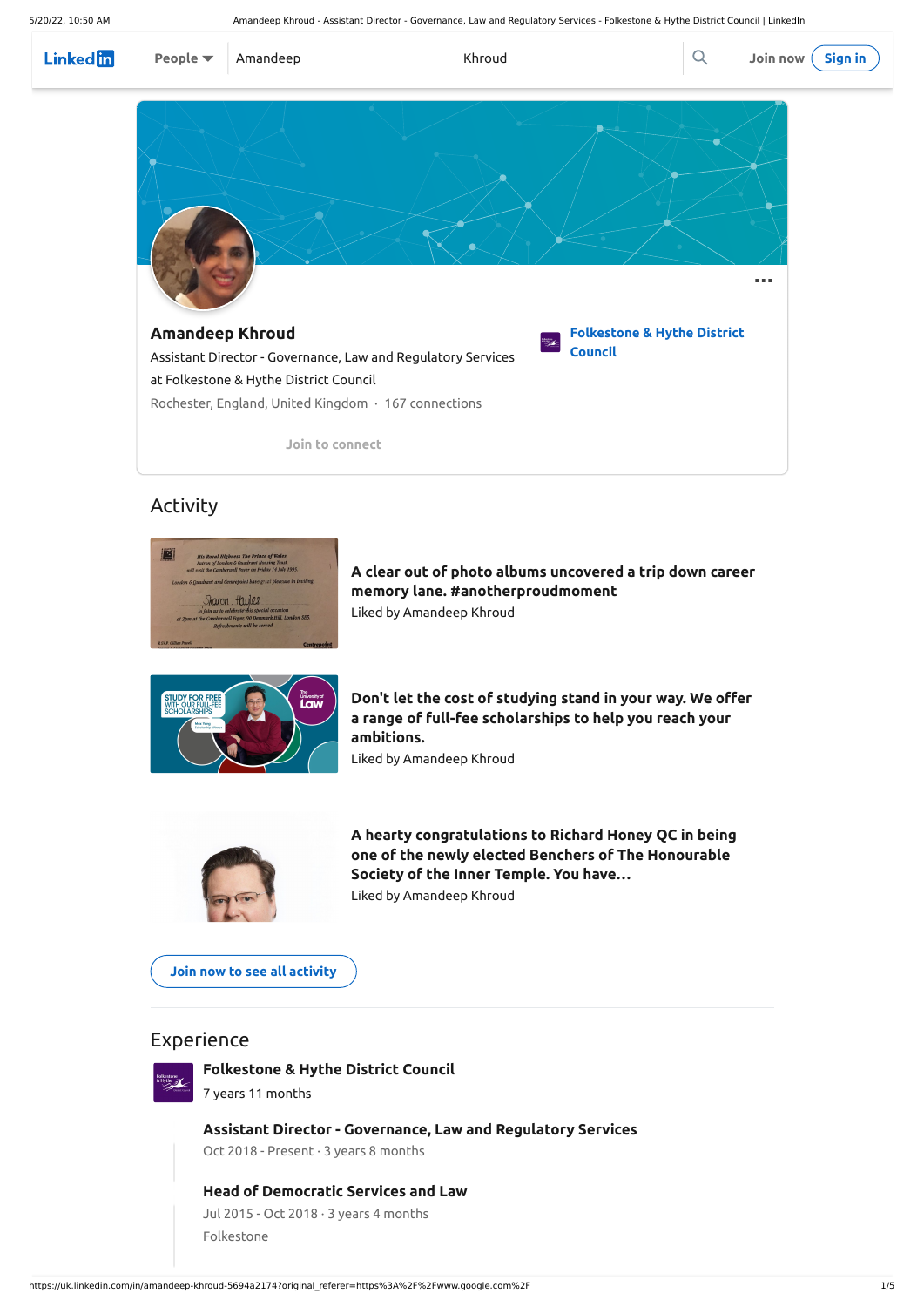# Groups

More activity by Amandeep

Folkestone





Jun 2004 - Jul 2014 · 10 years 2 months

Maidstone

Kent County [Council](https://uk.linkedin.com/company/kent-county-council?trk=public_profile_experience-item_profile-section-card_subtitle-click)

**Trainee Solicitor**

Jun 2002 - Jun 2004 · 2 years 1 month Gravesend [Gravesham](https://uk.linkedin.com/company/gravesham-borough-council?trk=public_profile_experience-item_profile-section-card_subtitle-click) Borough Council

**Law Society [Gazette](https://www.linkedin.com/groups/2078586?trk=public_profile_group_profile-section-card_full-click)**

-

**Local [Government](https://www.linkedin.com/groups/693327?trk=public_profile_group_profile-section-card_full-click) Chronicle (LGC)**

-

**[https://lnkd.in/e4KjWCa](https://www.linkedin.com/signup/cold-join?session_redirect=https%3A%2F%2Fuk%2Elinkedin%2Ecom%2Fposts%2Fbal-dhinsa-21811b2b_sub-acute-syndesmotic-injury-a-review-and-share-6825882512699510784-ovKt&trk=public_profile_like_view) Interesting paper looking at often missed syndesmotic injuries**

Liked by [Amandeep](https://uk.linkedin.com/in/amandeep-khroud-5694a2174?trk=public_profile_like_view_actor-name) Khroud

## **It was very [informative](https://www.linkedin.com/signup/cold-join?session_redirect=https%3A%2F%2Fuk%2Elinkedin%2Ecom%2Fposts%2Fbal-dhinsa-21811b2b_it-was-very-informative-completing-the-fifa-share-6814877866526851072-CC7q&trk=public_profile_like_view) completing the FIFA diploma in Football Medicine FIFA**

| Linkedin | People $\blacktriangledown$ Amandeep |  | Khroud |  | $\boxed{\hspace{0.2cm} \textsf{Q} \hspace{0.3cm} \textsf{Join now} \hspace{0.2cm} \boxed{\hspace{0.2cm} \textsf{Sign in}}}$ |  |
|----------|--------------------------------------|--|--------|--|-----------------------------------------------------------------------------------------------------------------------------|--|
|----------|--------------------------------------|--|--------|--|-----------------------------------------------------------------------------------------------------------------------------|--|

Liked by [Amandeep](https://uk.linkedin.com/in/amandeep-khroud-5694a2174?trk=public_profile_like_view_actor-name) Khroud

**I used to work at Cancer Research UK, it was an [awesome](https://www.linkedin.com/signup/cold-join?session_redirect=https%3A%2F%2Fuk%2Elinkedin%2Ecom%2Fposts%2Fjo-gage-2021901_interested-in-becoming-one-of-the-2022-best-share-6808491275470307328--7o_&trk=public_profile_like_view) place to work with a vibrant, engaged and engaging culture. We, in OD, as well as the senior…**

Liked by [Amandeep](https://uk.linkedin.com/in/amandeep-khroud-5694a2174?trk=public_profile_like_view_actor-name) Khroud

**Pam [Gosal-Bains](https://www.linkedin.com/signup/cold-join?session_redirect=https%3A%2F%2Fuk%2Elinkedin%2Ecom%2Fposts%2Fdiversity-equality-womensequalityday-ugcPost-6799077736242659328-mPX-&trk=public_profile_like_view) (MBA) the first female Sikh MSP reads the Mool Mantar, before taking the oath as a Member of Scottish Parliament. Its great to see…**

Liked by [Amandeep](https://uk.linkedin.com/in/amandeep-khroud-5694a2174?trk=public_profile_like_view_actor-name) Khroud

### **[https://lnkd.in/eGSRknR](https://www.linkedin.com/signup/cold-join?session_redirect=https%3A%2F%2Fuk%2Elinkedin%2Ecom%2Fposts%2Fbal-dhinsa-21811b2b_httpslnkdinegsrknr-share-6801259942998269954-IRX3&trk=public_profile_like_view)** Liked by [Amandeep](https://uk.linkedin.com/in/amandeep-khroud-5694a2174?trk=public_profile_like_view_actor-name) Khroud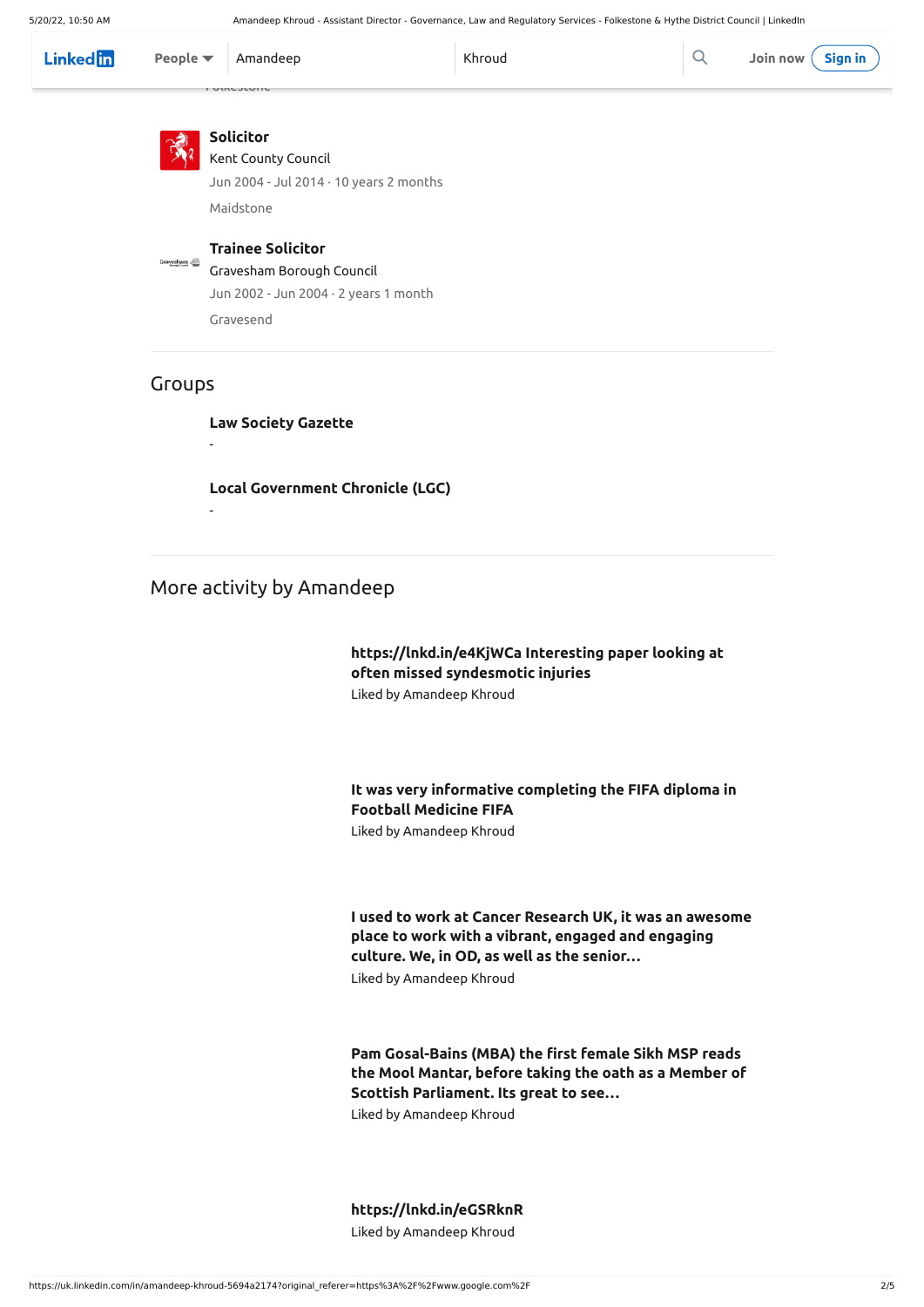Liked by [Amandeep](https://uk.linkedin.com/in/amandeep-khroud-5694a2174?trk=public_profile_like_view_actor-name) Khroud

## **Torbay Council names lawyer as chief executive and head of paid service: [https://lnkd.in/d-vqMyx](https://www.linkedin.com/signup/cold-join?session_redirect=https%3A%2F%2Fuk%2Elinkedin%2Ecom%2Fposts%2Fderek-bedlow-3128497_law-legal-legalnews-share-6784988523968663552-bqHb&trk=public_profile_like_view) #law #legal #legalnews #localgovernment**

Liked by [Amandeep](https://uk.linkedin.com/in/amandeep-khroud-5694a2174?trk=public_profile_like_view_actor-name) Khroud

### **Read LLG's latest blog as we discuss how the High Court has listed our [proceedings](https://www.linkedin.com/signup/cold-join?session_redirect=https%3A%2F%2Fuk%2Elinkedin%2Ecom%2Fposts%2Flawyers-in-local-government-6abb1515b_read-llgs-latest-blog-as-we-discuss-how-share-6785173164465901568-CSXP&trk=public_profile_like_view) for determine whether virtual meetings can continue after the 6th…**

Liked by [Amandeep](https://uk.linkedin.com/in/amandeep-khroud-5694a2174?trk=public_profile_like_view_actor-name) Khroud

### **This is an amazing [outcome](https://www.linkedin.com/signup/cold-join?session_redirect=https%3A%2F%2Fuk%2Elinkedin%2Ecom%2Fposts%2Ffolkestone-hythe-district-council_were-delighted-to-announce-that-we-have-share-6781240924916727808-GS6d&trk=public_profile_like_view) for us and I'm proud to have been part of the journey** Liked by [Amandeep](https://uk.linkedin.com/in/amandeep-khroud-5694a2174?trk=public_profile_like_view_actor-name) Khroud

# **Recent blog on ankle injuries in runners. [https://lnkd.in/egYdwKJ](https://www.linkedin.com/signup/cold-join?session_redirect=https%3A%2F%2Fuk%2Elinkedin%2Ecom%2Fposts%2Fbal-dhinsa-21811b2b_recent-blog-on-ankle-injuries-in-runners-share-6779080922525421569-NbLb&trk=public_profile_like_view)**

Liked by [Amandeep](https://uk.linkedin.com/in/amandeep-khroud-5694a2174?trk=public_profile_like_view_actor-name) Khroud

| Linkedin                | People $\blacktriangledown$ | Amandeep | Khroud |  | Join now ( Sign in |  |
|-------------------------|-----------------------------|----------|--------|--|--------------------|--|
| https://lnkd.in/eE2bMgb |                             |          |        |  |                    |  |

## **3:30am this morning while I was on the way to work I spotted a young lad on the wrong side of the rails of a the [motorway](https://www.linkedin.com/signup/cold-join?session_redirect=https%3A%2F%2Fuk%2Elinkedin%2Ecom%2Fposts%2Fstephen-england-b46540153_itsgoodtotalk-mentalhealthawareness-mentalhealthisimportant-share-6776092309235781632-Li95&trk=public_profile_like_view) bridge. I pulled over had a…**

Liked by [Amandeep](https://uk.linkedin.com/in/amandeep-khroud-5694a2174?trk=public_profile_like_view_actor-name) Khroud

### **My office desk calendar, the last day in the office 2020 before WFH the next day became the norm one year on! [#workfromhome](https://www.linkedin.com/signup/cold-join?session_redirect=https%3A%2F%2Fuk%2Elinkedin%2Ecom%2Fposts%2Fsharon-hayles-b2665b37_workfromhome-share-6778066758805807104-sD2l&trk=public_profile_like_view)**

Liked by [Amandeep](https://uk.linkedin.com/in/amandeep-khroud-5694a2174?trk=public_profile_like_view_actor-name) Khroud

**To all the [successful](https://www.linkedin.com/signup/cold-join?session_redirect=https%3A%2F%2Fuk%2Elinkedin%2Ecom%2Fposts%2Fdr-arpinder-bansi-6b744411_to-all-the-successful-mothers-who-have-never-share-6776851496471543808-6A8-&trk=public_profile_like_view) mothers who have never given up despite the struggle - Happy Mothers Day p.s. If you are able to get up and smile - you are…**

Liked by [Amandeep](https://uk.linkedin.com/in/amandeep-khroud-5694a2174?trk=public_profile_like_view_actor-name) Khroud

# **100% Attitude is everything. Skills can be taught. [#simonsinek](https://www.linkedin.com/signup/cold-join?session_redirect=https%3A%2F%2Fuk%2Elinkedin%2Ecom%2Fposts%2Finnergy_simonsinek-share-6774037093585833984-0xWR&trk=public_profile_like_view)**

Liked by [Amandeep](https://uk.linkedin.com/in/amandeep-khroud-5694a2174?trk=public_profile_like_view_actor-name) Khroud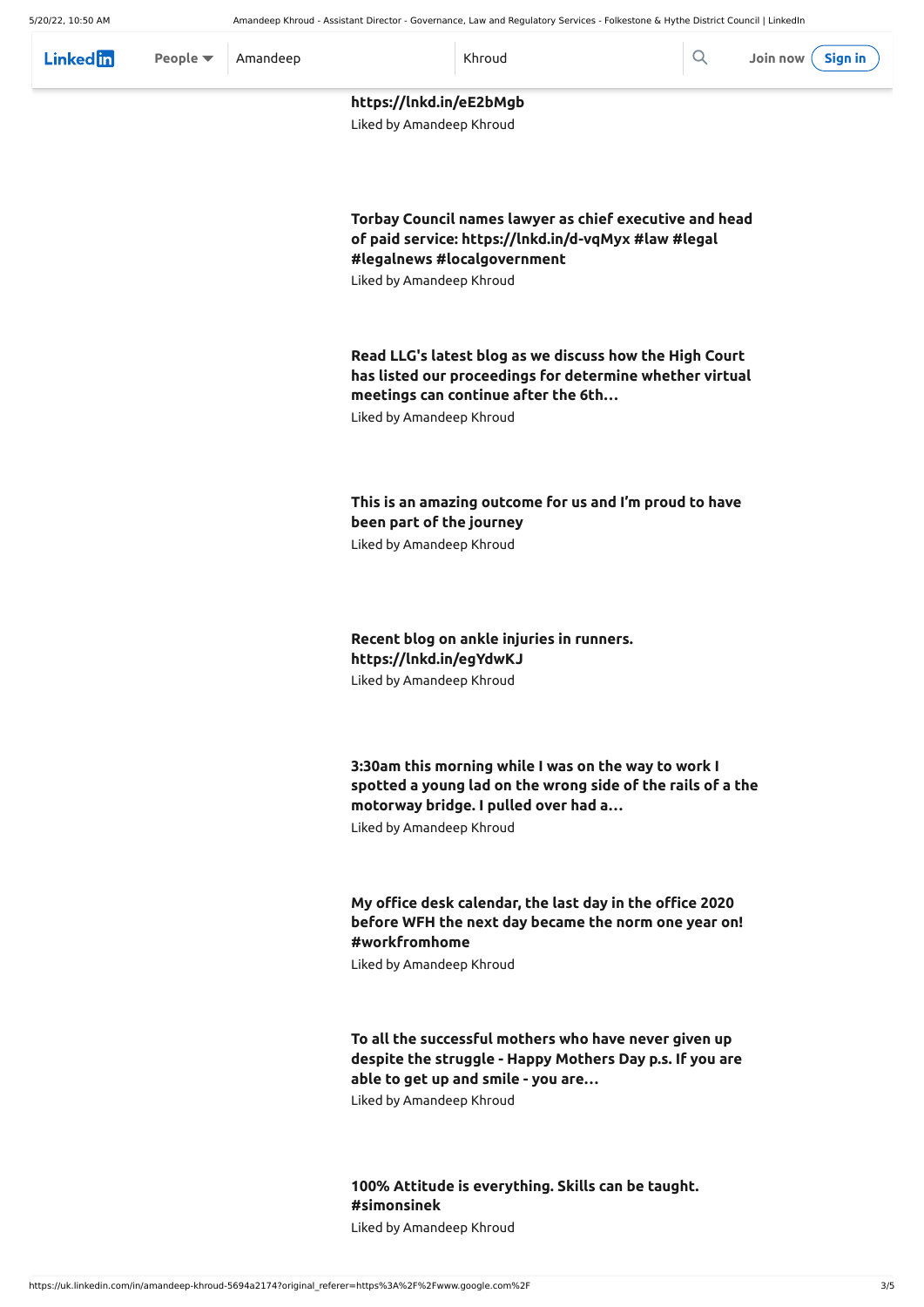# People also viewed

# Amandeep's public profile badge

Include this LinkedIn profile on other websites



Folkestone & Hythe District Council [Canterbury](https://uk.linkedin.com/in/clair-mclaren-17727b174?trk=public_profile_browsemap)

### **Clair mclaren**

Receptionist at Ryder Reid Legal Croydon

#### **Carmalita [Armstrong](https://uk.linkedin.com/in/carmalita-armstrong-5a7632146?trk=public_profile_browsemap)**

Legal Secretary at Bridger's Law [Sittingbourne](https://uk.linkedin.com/in/paige-bright-4b80a7168?trk=public_profile_browsemap)

#### **Paige Bright**

Business Support Team Leader at Waverley Borough Council Chilworth

### **[Rebecca](https://uk.linkedin.com/in/rebecca-noke-353010a7?trk=public_profile_browsemap) Noke**

--

Canterbury

#### **Paul [Thompson](https://uk.linkedin.com/in/paul-thompson-a34735227?trk=public_profile_browsemap)**

officer at Folkestone & Hythe District Council

[Folkestone](https://uk.linkedin.com/in/alex-s-730b3ba9?trk=public_profile_browsemap)

#### **Alex S.**

| <b>Linked</b> in | People $\blacktriangledown$ | Amandeep                         | Khroud | $\mathsf{Q}$ | Join now<br>Sign in |
|------------------|-----------------------------|----------------------------------|--------|--------------|---------------------|
|                  |                             | View Amandeep's full profile     |        |              |                     |
|                  |                             | See who you know in common       |        |              |                     |
|                  |                             | Get introduced                   |        |              |                     |
|                  |                             | <b>Contact Amandeep directly</b> |        |              |                     |
|                  |                             | Join to view full profile        |        |              |                     |

Perpetual student with nerd-like [tendencies,](https://uk.linkedin.com/in/garymarkfuller?trk=public_profile_browsemap) wishing we could all do better. Hythe

#### **Gary Fuller**

.

Canterbury

### **[Danielle](https://uk.linkedin.com/in/danielle-wilkins-408983180?trk=public_profile_browsemap) Wilkins**

Income Recovery Officer at Folkestone & Hythe District Council

Lympne

### **Emma [Chandler](https://uk.linkedin.com/in/emma-chandler-7964281b9?trk=public_profile_browsemap)**

Committee services specialist at Folkestone and Hythe District Council

[Canterbury](https://uk.linkedin.com/in/jemma-west-83a182125?trk=public_profile_browsemap)

#### **Jemma West**

**Show more profiles**

### **Amandeep Khroud**

Assistant Director - Governance, Law and Regulatory Services at Folkestone & Hythe District Council



Assistant Director - Governance, Law and Regulatory Services at Folkestone & Hythe District Council